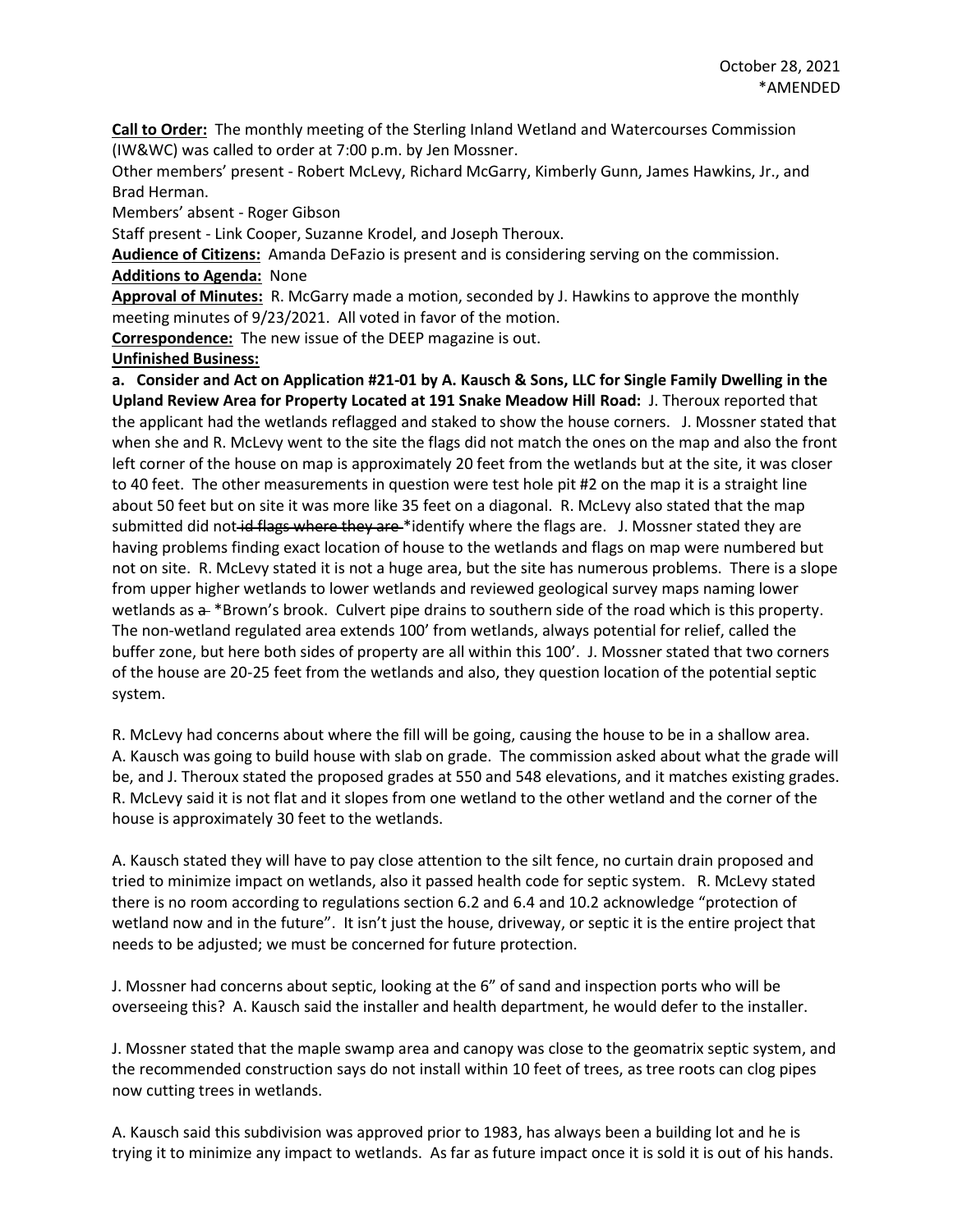J. Theroux stated the proposed clearing limits are more than 20 feet from where the primary septic will be. As a commission you must determine if this project will directly impact wetlands significantly based on site plan in front of you. You can't assume that the reserve septic system might have to be employed years down the road being a direct impact to wetlands. You must evaluate the application as it is in front of you.

J. Mossner we are approving the reserve. J. Theroux stated that it would not be wise to base a decision tonight on the potential of something happening. There could be a cataclysmic storm tomorrow which would significantly impact the wetlands, but you can't make that assumption. He also reviewed the soil scientist report which states there are no direct wetland impacts proposed, which he concurs. There is no activity in the wetlands.

R. McLevy all the activity, driveway, house, septic system occurs in the buffer zone, in both west and east wetlands. B. Herman stated that seminars he has attended talked about the buffer zone and that in fact they recommend 300' for a buffer zone and also talked about potential impacts as a consideration.

J. Mossner recited Section 6.4 in the regulations which states "the commission shall regulate any activity that occurs in non-wetland upland or non-watercourse areas that are likely to impact or affect inland wetlands or watercourses". R. McLevy quotes section 10.2 "commission shall take into consideration all relevant facts or circumstances including but not limited to the relationship between the short-term or long-term impacts of the proposed activity".

J. Mossner asks what he felt was significant impact to wetlands and J. Theroux stated that usually when an application is denied by a commission it is due to activity in the wetlands. Septic designed by engineer has no impact, if reserve system has to be used, he can't say yes or no if it would impact wetlands.

R. McGarry had the same concerns when he did the site visit.

The commission agreed even though the site map has some issues with accuracy no matter where the house is located it will still impact the buffer zone. A. Kausch stated that the plan shows no direct impact to the wetlands. Engineer and soil scientist placed the house in the best scenario on the property.

R. McLevy stated that there were two houses one east and one west of this property the question came up about wetlands between the 2 properties \*at the time of planned development and that the properties should have been combined to prevent a future issue, this never happened.

J. Theroux stated if the application is approved, he insists on wetland buffer/encroachment signs due to the tight site. Usually what happens is homeowners want to expand the living area and end up encroaching on the wetlands, therefore permanent signage is recommended. Vegetation management in wetlands is a permitted use of right for forestry operations but someone clearing wetlands is not allowed. The signs should be in 25' intervals placed either on existing trees, pressure treated or metal posts.

R. McLevy made a motion to reject the plan and to note entire project within regulated area wetlands buffer. The proximity of the driveway, house and septic to wetlands are within the regulated area and very close to wetlands and note Inland Wetland & Watercourses Regulations Section 6.2, 6.4 and section 10.2, seconded by B. Herman. Yes Votes - three (3), No Votes - one (1), abstentions - one (1). No discussion. Motion passed. J. Mossner stated that the project has been denied based on the criteria.